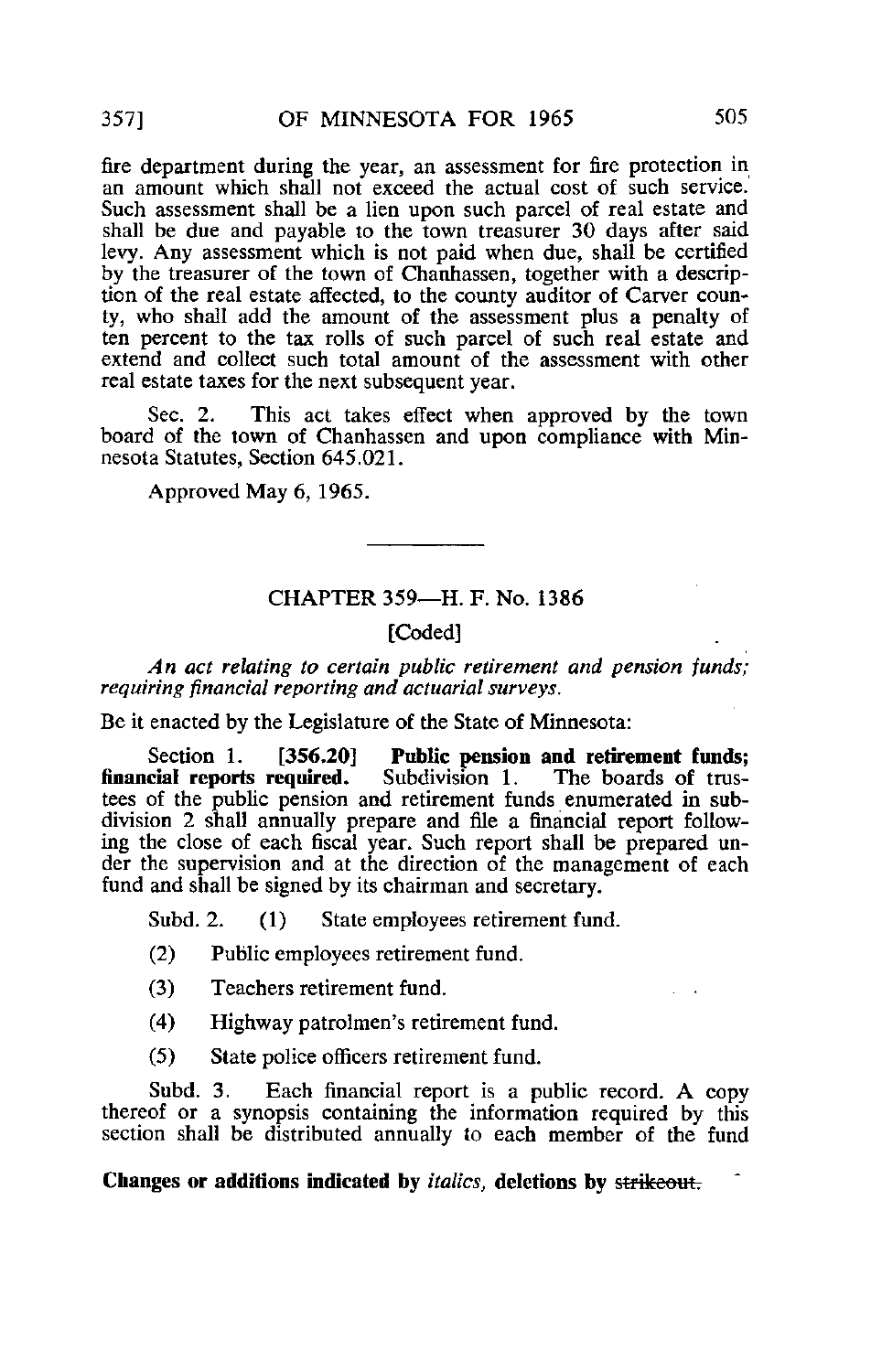and to the governing body of each governmental subdivision of the state which makes employers contributions thereto or in whose behalf taxes are levied for the employers' contribution. A signed copy of each report shall be delivered not later than six months after the close of each fiscal year to any interim or study committee or commission of the legislature assigned to consider pension and retirement funds or plans. In the absence of the creation of such a committee or commission a signed copy of such report shall be delivered to the secretary of the senate and the chief clerk of the house of representatives not later than ten days after the convening of the next regular session of the legislature following the close of the fiscal year for which such report is prepared.

Subd. 4. Each financial report required by this section shall include:

(1) An exhibit prepared by an approved actuary as defined in section 2, subdivision 6 showing the accrued assets of the fund, the accrued liabilities, including accrued reserves, and the accrued unfunded liability of the fund. Such exhibit shall contain the certificate of an approved actuary certifying that the required reserves for any benefits provided under a benefit formula are computed in accordance with the Entry Age Normal Cost (Level Normal Cost) basis.

(a) Assets shown in the exhibit shall include the following items of actual assets:

Cash in office

Deposits in banks

Accounts receivable:

Accrued members' contributions

Accrued employer contributions

**Other** 

Accrued interest on investments

Dividends on stocks, declared but not yet received

Investment in bonds at amortized cost

Investment in stocks at cost

Investment in real estate

Equipment at cost, less depreciation

**Other** 

Total assets

. . . . . **. .** . . . . .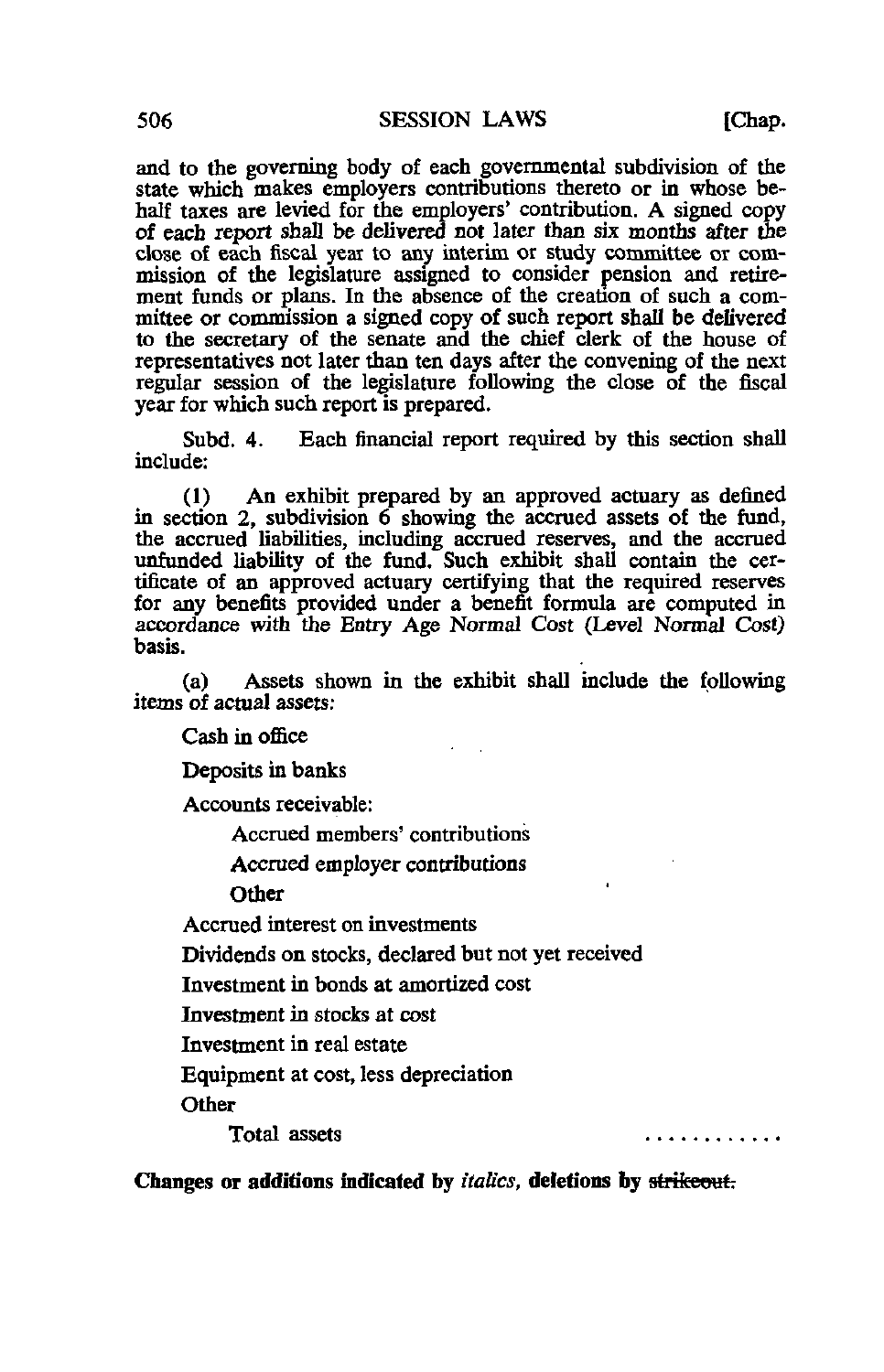(b) The exhibit shall include a statement of the unfunded accrued liability of the fund. Should the assets of the fund exceed the liabilities, the excess shall be listed as surplus and indicated in the exhibit following the item of reserves.

(c) The exhibit shall include a footnote showing accumulated member contributions without interest.

(d) Current liabilities shown in the exhibit shall include the following items:

Current:

Accounts payable

Annuity payments

Survivor benefit payments

Refund to members

Accrued expenses

Suspense items

Total current liabilities

. . . . . . . . . . *.* .

(e) The exhibit shall include an item for accrued necessary reserves which shall be listed as "total reserves required as per attached schedule." Such attached schedule shall contain the following information on the reserves required:

- 1. For active members
	- a. Retirement benefits
	- b. Disability benefits
	- c. Refundment liability due to death or withdrawal
	- d. Survivors' benefits
- 2. For deferred annuitants
- 3. For former members without vested rights
- 4. For annuitants
	- a. Retirement
	- b. Disability annuities
	- c. Widows\* annuities
	- d. Surviving children's annuities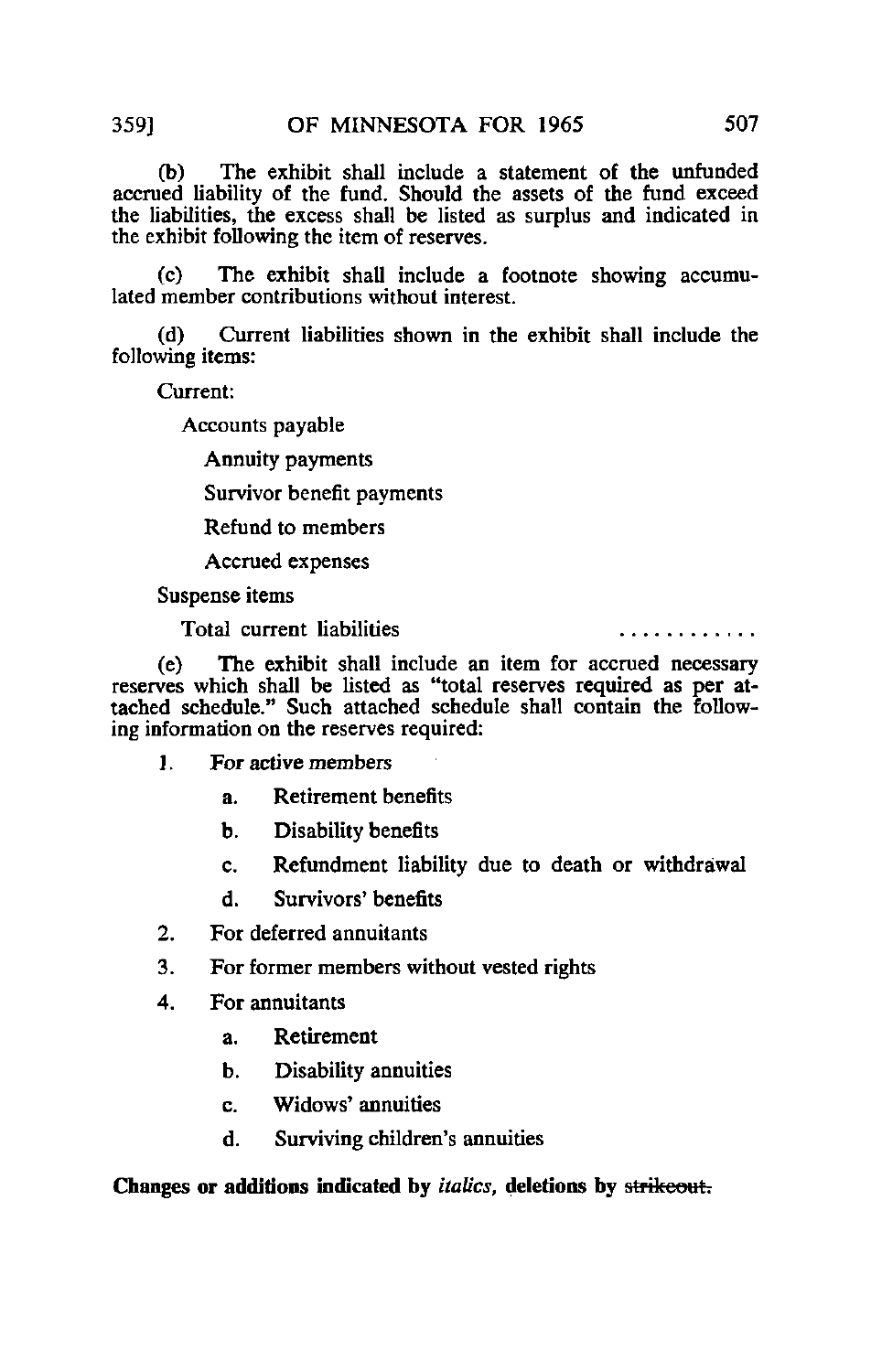5. In addition to the foregoing, if there are additional benefits not appropriately covered by the foregoing four items of reserves required, they should be listed separately.

(2) An income statement on an accrual basis showing all income and all deductions from income for the fiscal year. It shall show separate items for employee contributions, employer regular contributions, employer additional contributions if provided by law, investment income, profit on the sale of investments, and other income, if any.

(3) A statement of deductions from income, which shall include separate items for benefit payments, retirement benefits, disability benefits, widows' benefits, surviving children's benefits, refundments to members terminating employment, refundments due to death of members and due to death of annuitants, the increase in total reserves required, general expense incurred, loss on sale of investments, and any other deductions.

(4) A statement showing appropriate statistics as to membership and beneficiaries of the fund, with indications of changes in such statistical data which may result from the current year's operation.

-(5) Such additional statements or exhibits as will enable the management of the fund to portray a true interpretation of the fund's financial condition, except that the term "surplus" or the term "excess of assets" shall not be used except as otherwise specifically provided for in this section, nor shall any representation of assets and liabilities other than as provided for in this section be included in such additional statements or exhibits.

(6) A more detailed or subdivided itemization of any of the items required by this section, if the management of the fund so desires.

Sec. 2. [356.21] Actuarial surveys. Subdivision 1. Definitions. For the purposes of this act the terms hereinafter defined have the meanings given them:

(1) Actuarial valuation. Actuarial valuation means a calculation to determine the normal cost and accrued liabilities of a benefit plan, according to a stated actuarial cost method and based upon stated assumptions as to rates of interest, mortality, disability, withdrawal, and retirement. Such valuation takes into account census data of all active members, former members still eligible for benefits, and annuitants under the plan.

(2) Actuarial survey. Actuarial survey means a report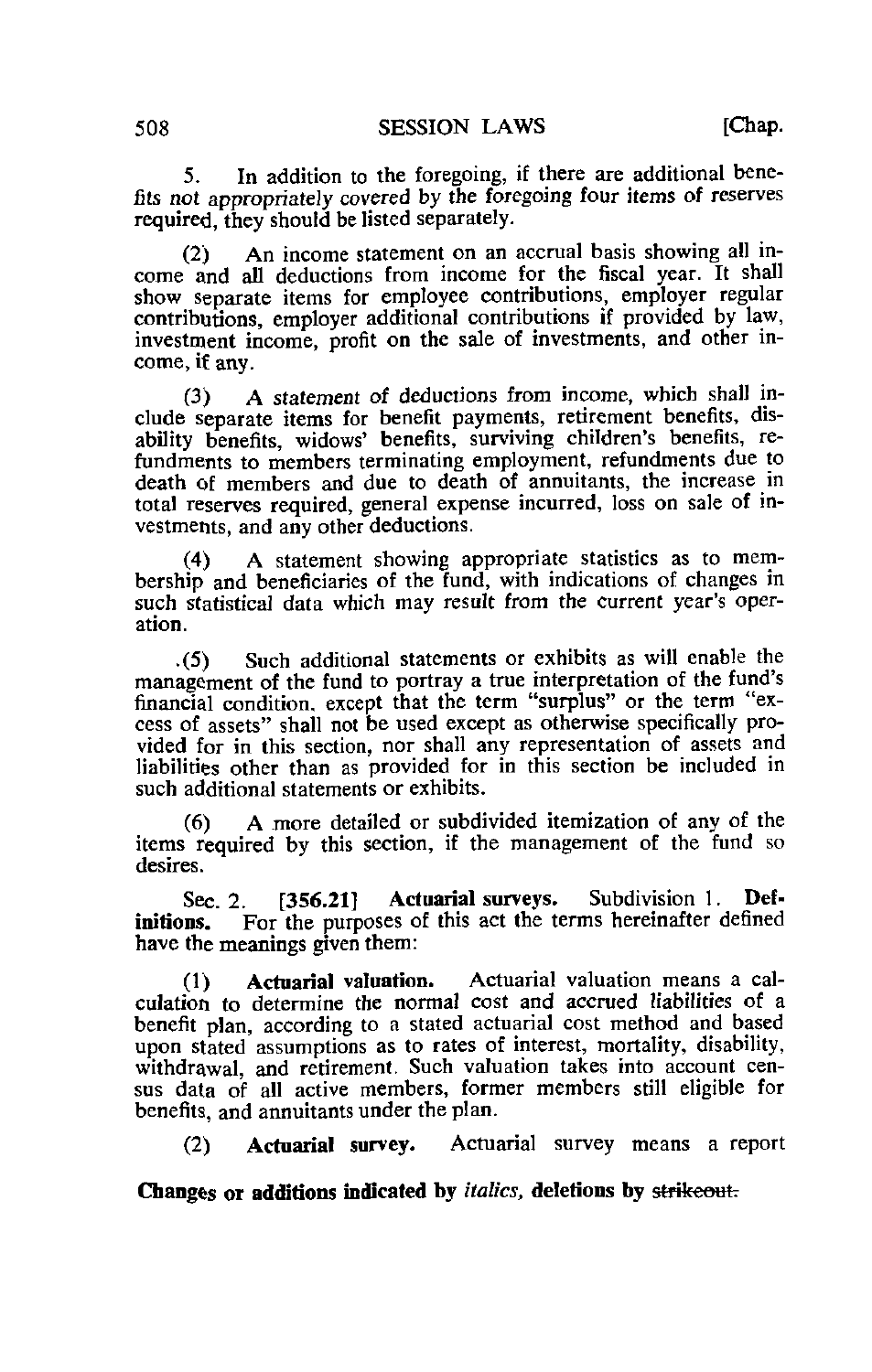which includes the results of an actuarial valuation and in addition furnishes basic experience data and actuarial analysis which substantiate the assumptions made, as well as an analysis of the results of the actuarial valuation in comparison with previous actuarial valuations. Such survey also includes a determination of the payment necessary to amortize over a stated period any unfunded accrued liability disclosed as a result of the actuarial valuation and resulting balance sheet of the benefit plan, and a determination of the payment necessary to prevent any increase in any such unfunded accrued liability.

Subd. 2. Actuarial valuations and surveys required. It is necessary and appropriate to annually determine the financial status of tax supported retirement and pension plans for public employees. In order to achieve this goal, the board of trustees of the public pension and retirement funds enumerated in this subdivision shall cause to be made annual actuarial valuations and surveys of their respective funds as herein provided:

- (1) State employees retirement fund;
- (2) Public employees retirement fund;
- (3) Teachers retirement fund;
- (4) Highway patrolmen's retirement fund;
- (5) State police officers retirement fund.

Subd. 3. Actuarial survey and valuation reports. The actuarial valuations required annually shall be made as of the end of each fiscal year, beginning with the fiscal year ending in 1965. Two copies of each valuation shall be delivered to the chief clerk of the house of representatives and two copies thereof to the secretary of the senate, delivery to be made not later than five months after the close of each fiscal year. An additional two copies of such report shall likewise be delivered to any committee or commission of the legislature in existence at the time the report is made and which committee or commission has assigned to it the subject of public pensions or public retirement plans. Beginning at the close of the fiscal year ending in 1967, and each fourth year thereafter in lieu of an actuarial valuation an actuarial survey in duplicate shall likewise be filed with each of the enumerated officers and committees or commissions; such actuarial survey shall be filed within five months after the close of the fiscal year for which such actuarial survey is required.

Subd. 4. Actuarial valuations; contents. Actuarial valuations shall be made in conformity with the requirements of the def-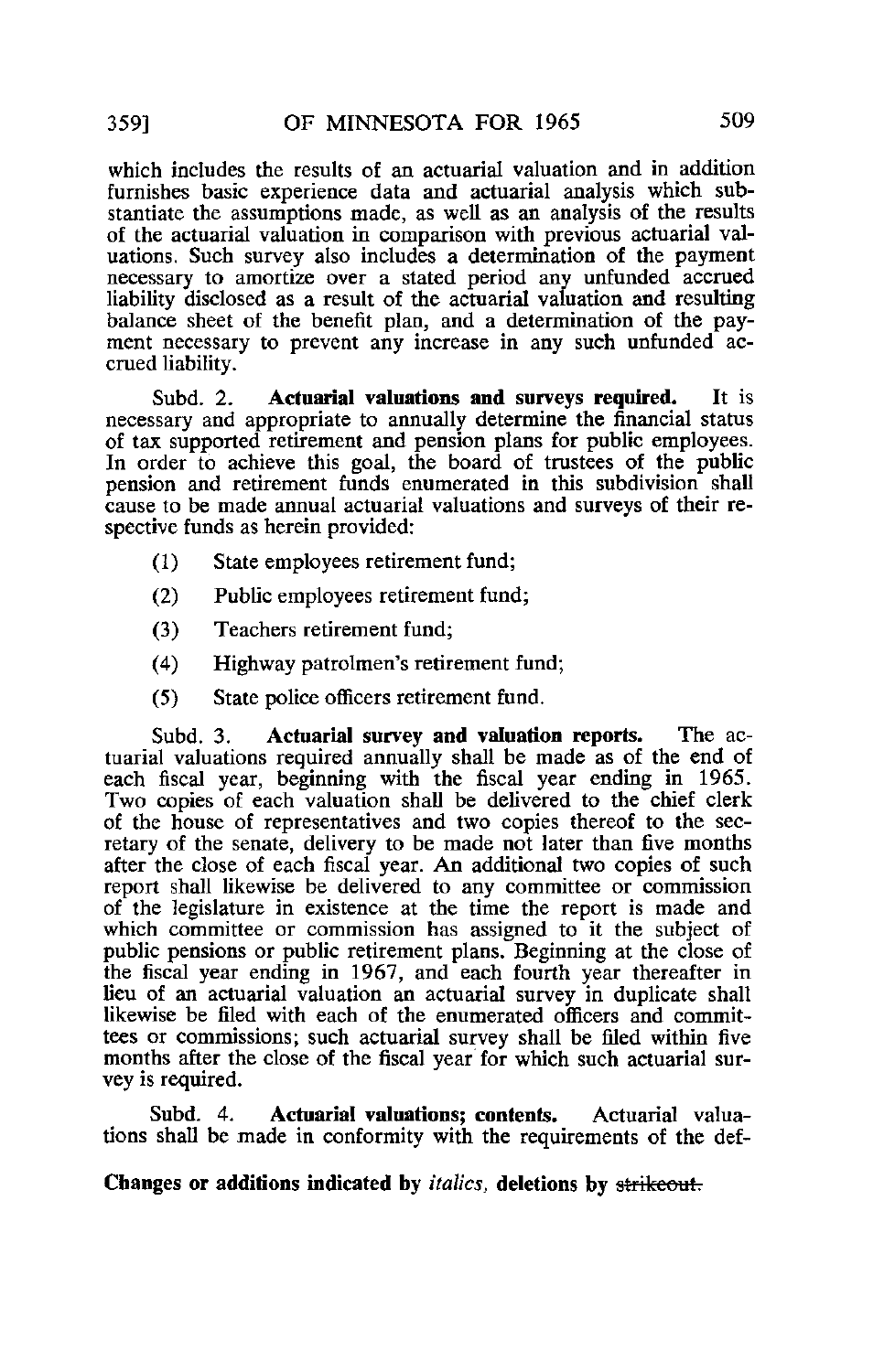rl inition thereof contained in subdivision 1. Each actuarial valuation shall measure all aspects of the fund in accordance with such changes in the benefit plans, if any, as will be in force during the ensuing fiscal year. An actuarial balance sheet shall not include as an asset any amount representing the present value of contributions to be made for the purpose of amortizing the deficit in the fund. Each actuarial valuation shall be in accordance with the Entry Age Normal Cost (Level Normal Cost) Method.

Subd. 5. Actuarial survey; contents. Each actuarial survey required under this section shall include:

(1) For each fund providing any benefits under a benefit formula, the level normal cost of the benefits provided by the laws governing the fund as of the date of the survey, computed in accordance with the Entry Age Normal Cost (Level Normal Cost) Method. Accrued liabilities of the fund shall also be calculated in accordance with that method.

(2) For each fund providing benefits under the money purchase method, the member contributions accumulated at interest, as apportioned to members' accounts, to the date of the survey. These accumulations shall be separately tabulated in such manner as to reflect properly any differences in money purchase annuity rates which may apply.

(3) An interest assumption of three percent.

(4) Other assumptions as to mortality, disability, withdrawal, and salary scale that are appropriate to the fund, which shall be set forth in the survey report.

(5) A balance sheet showing accrued assets, accrued liabilities, and the deficit from full funding of liabilities (unfunded accrued liability). The accrued liabilities shall include the following required reserves:

- (a) For active members
- 1. Retirement benefits
- 2. Disability benefits
- 3. Refundment liability due to death or withdrawal
- 4. Survivors' benefits
- (b) For deferred annuitants' benefits
- (c) For former members without vested rights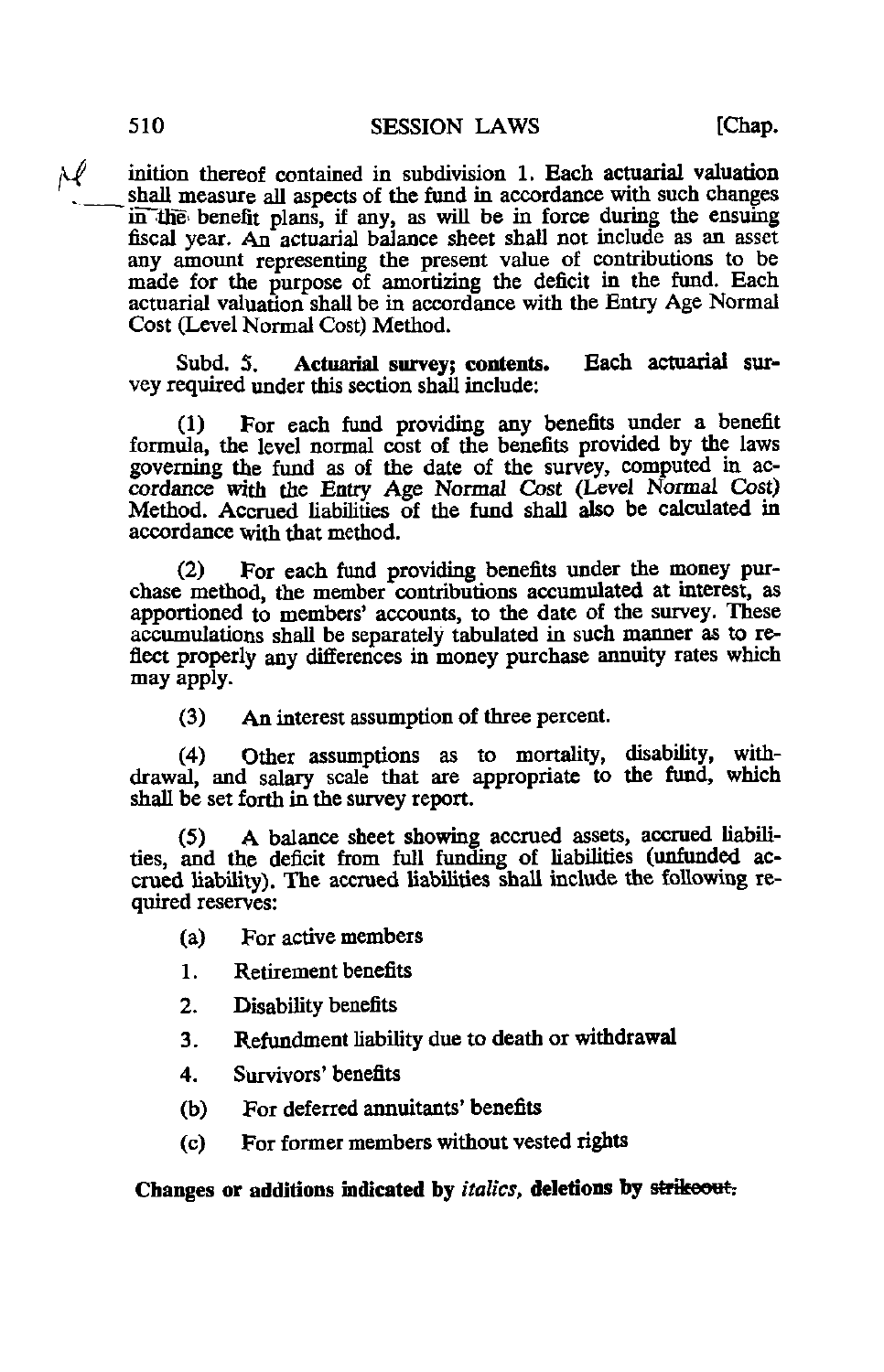- (d) For annuitants
- 1. Retirement annuities
- 2. Disability annuities
- 3. Widows' annuities
- 4. Surviving children's annuities

In addition to the above required reserves, separate items shall be shown for additional benefits, if any, which may not be appropriately included in the reserves listed above.

(6) In addition to the level normal cost, such additional rate of support as is required to amortize any deficit in the fund by the end of the fiscal year occurring in 1997.

(7) Each actuarial survey shall measure all aspects of the fund in accordance with such changes in benefit plans, if any, as will be in force during the following fiscal year.

(8) An actuarial balance sheet shall not include as an asset any amount representing the present value of contributions to be made for the purpose of amortizing the present deficit in the fund.

Subd. 6. Approved actuaries. Each actuarial valuation or actuarial survey shall be made by an approved actuary. An approved actuary is an actuary with not less than 15 years of service to major public employee pension or retirement funds, or who is a fellow in the society of actuaries, or any firm retaining such an actuary on its staff. Each valuation or survey shall contain a certification by the approved actuary performing the valuation or survey and shall state that it has been completed in accordance with the provisions of this act.

Sec. 3. [356.22] Interpretation of act. Subdivision 1. No provision in this act shall be construed to in any way limit any of the enumerated pension and retirement funds from furnishing additional actuarial valuations or surveys, or data and calculations, as may be requested by the legislature or any committee or commission thereof now in existence or hereafter created, which committee or commission has assigned to it the subject of public pensions or public retirement plans.

Subd. 2. No provision in this act shall be construed to preclude any public pension and retirement fund herein enumerated from requesting, or the legislature from providing for, the amortization of any deficit in a shorter time than the limit herein set forth (by the end of the fiscal year occurring in 1997).